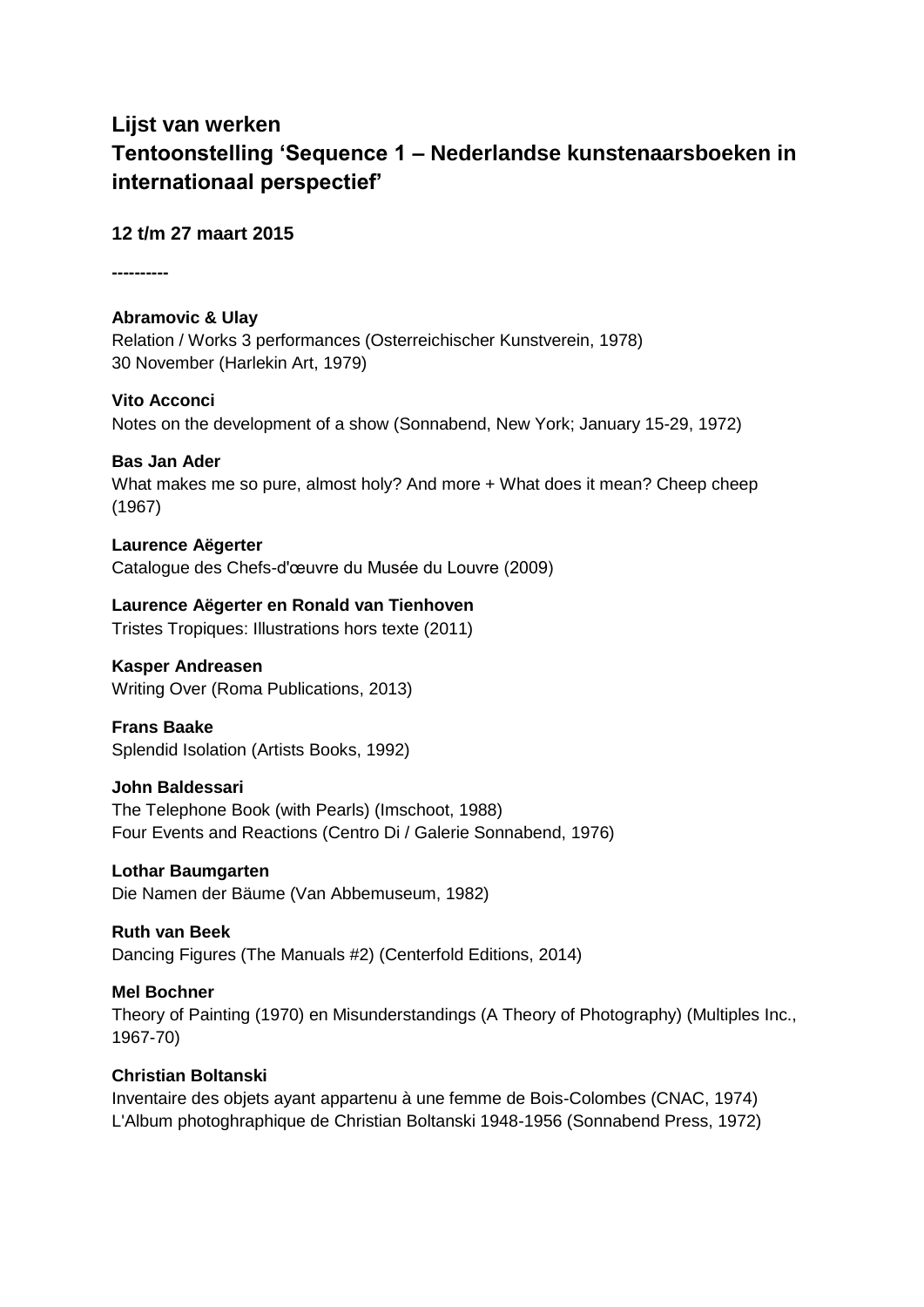# **Melanie Bonajo**

Modern Life of the Soul (2007) One Question, Nine Possible Answers, Three Rooms (Spheres, 2012)

#### **Paul Bonger en Rick Vermeulen**

Sonsbeek '72 (1972)

# **Marcel Broodthaers**

Un coup de dés jamais n'abolira le hasard (Wide White Space Gallery / Galerie Michael Werner, 1969) Défense De Photographier / No Photographs Allowed / Photographieren Verboten (Berliner Künstlerprogramm / DAAD, 1975)

# **Martin Brandsma**

Systema mutatis (2012) auf hoher warte (2013)

# **Jan-Dirk van der Burg**

Censorship Daily (2012)

# **Robert Cumming**

A Training in the Arts (Coach House Press, 1973)

# **Simon Cutts**

Affinity (Coracle and Peter Foolen Editions, 2011)

# **Hans Eijkelboom**

96 Alternatives (1978) New York 8y Num8ers (2011)

# **Ian Hamilton Finlay**

Selected Ponds (West Coast Poetry Review, 1977)

# **Peter Foolen en Tjeu Teeuwen**

Product of Chohreh Feyzdjou (Peninsula Foundation, 1993)

**Hamish Fulton** Camp Fire (Van Abbemuseum, 1985)

**Ad Gerritsen** Criminals (Exp/Press, 1972)

# **Paul-Arman Gette** Du Rhin à la prairie alpine (AQ-Editions, 1974)

#### **Michael Gibbs**

Connotations (Second Aeon Publications, 1973) Selected Pages (Kontexts Publications, 1978)

# **Gilbert & George**

Dark Shadow (Nigel Greenwood Inc., 1976)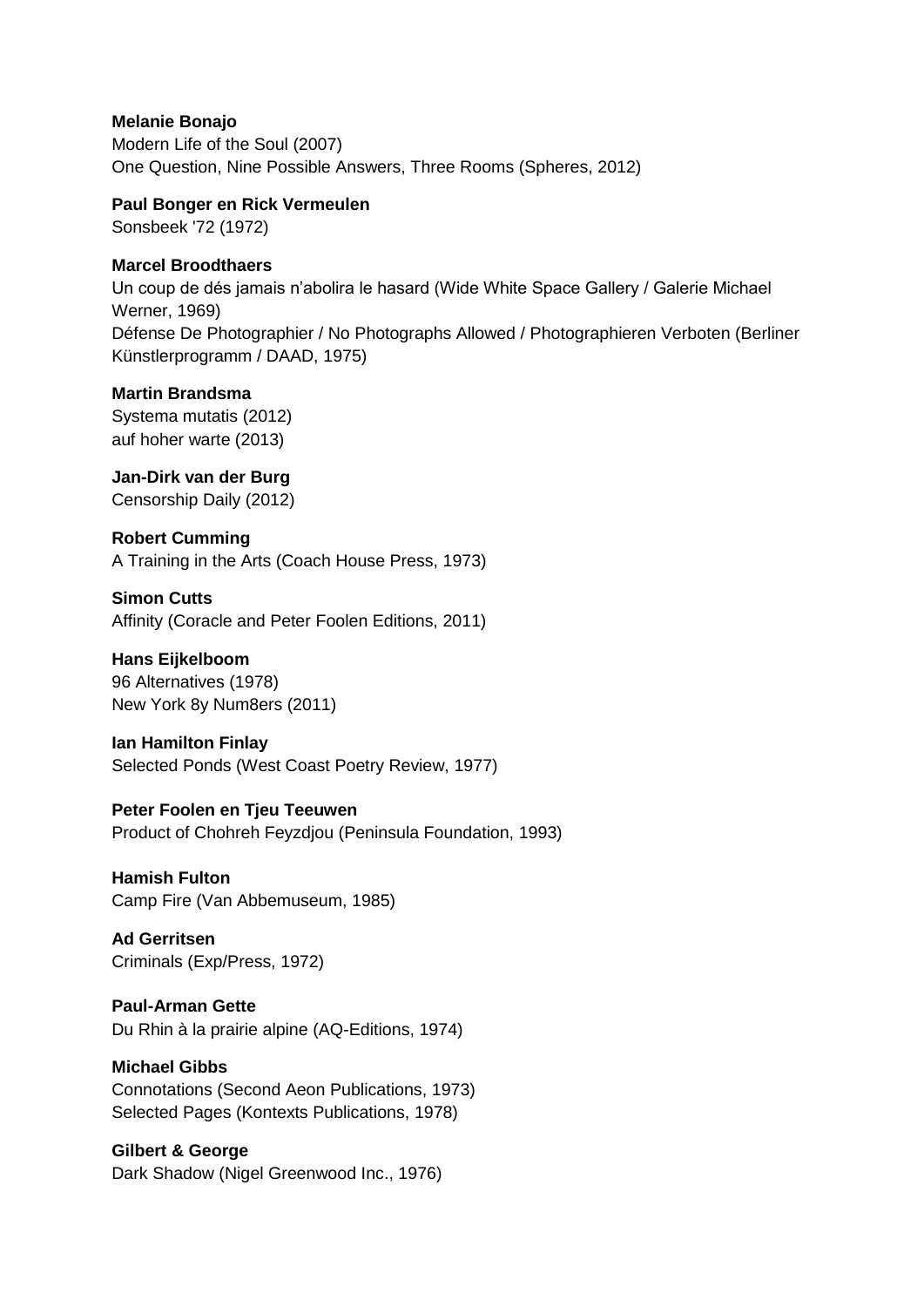# **Tim Hollander**

The history of film in 9 chapters (Reader's Finest, 2013) Contemporary poems (2014)

#### **Hetty Huisman**

In betrachting (VOID, 1979) Ter bezinking (VOID, 1982) In verhouding (Cultureel Centrum de Beijerd, 1984)

#### **Alan Kaprow**

Words (Smolin Gallery, 1962)

#### **Stephen Keppel** Entre Entree (Fw: Books, 2014)

**Anselm Kiefer**

Hoffmann von Fallersleben auf Helgoland (Groninger Museum, 1980)

**Joseph Kosuth** Notebook on Water (Multiples Inc., 1970)

# **Anouk Kruithof** Becoming Blue (Revolver Publishing, 2009) A head with wings (Little Brown Mushroom, 2011)

**Jean Le Gac** The Painter (Galerie 't Venster, 1974)

# **Sol LeWitt**

From Monteluco to Spoleto/December 1976 (Van Abbemuseum, 1984) Autobiography (Multiples Inc. ; Lois and Michael K. Torf, 1980)

# **Lucy R. Lippard** Lucy R. LIPPARD: 955,000 (The Vancouver Art Gallery, 1970)

**Richard Long** John Barleycorn (Stedelijk Museum Amsterdam, 1973) Countles Stoness (Van Abbemuseum / Openbaar kunstbezit, 1983)

#### **Mark Manders**

Slide Projections (Two Interconnected Houses/Documented Assignment) (Roma Publications, 2010) Newspaper with Fives (2001)

# **Annette Messager**

Les Approches (Hossmann, 1973) La Femme et .... (Ecart Publications, 1974)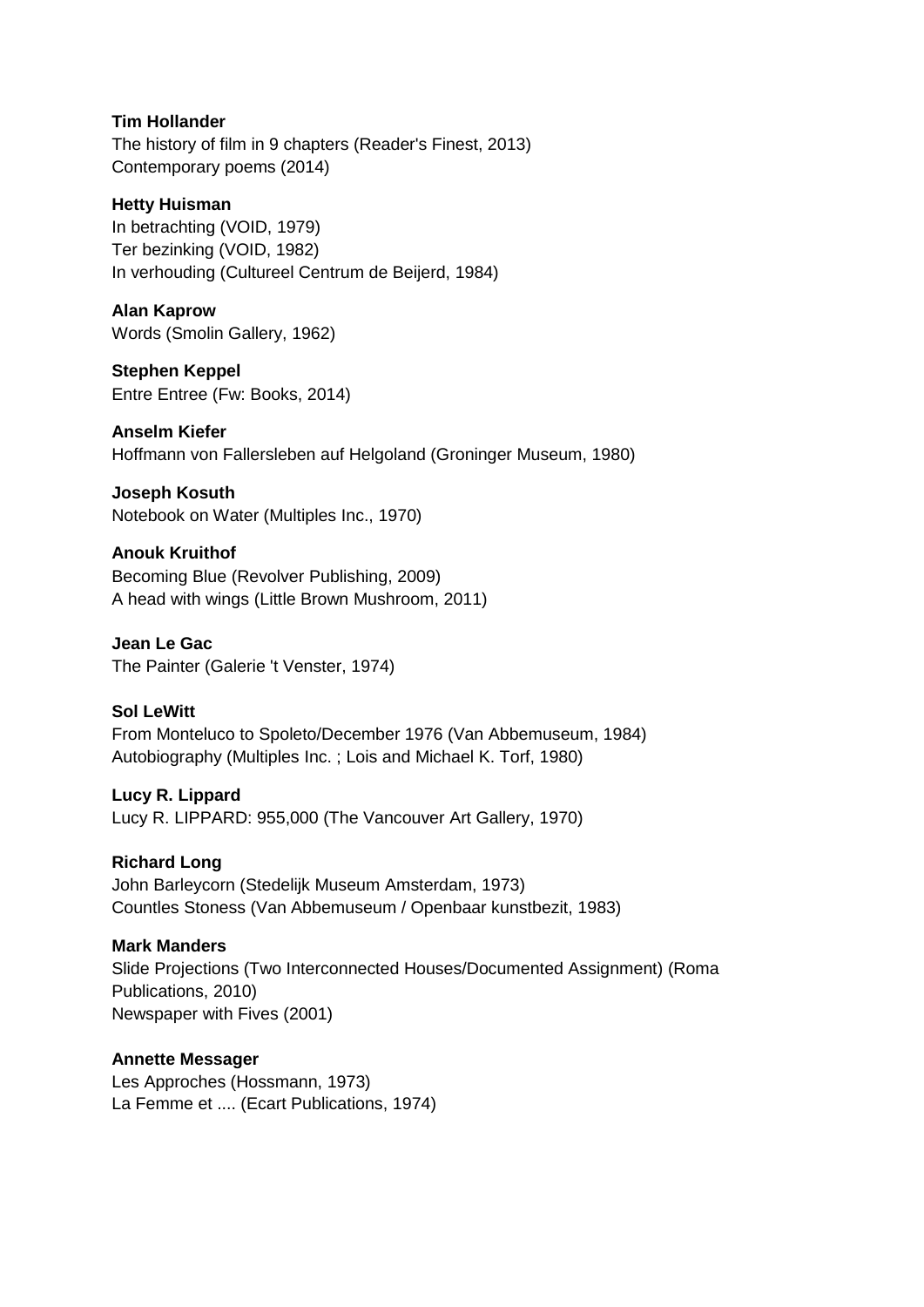#### **Marc Nagtzaam**

Surplus (Roma Publications, 2006) Two (Roma Publications, 2007)

# **Anne en Patrick Poirier**

Les paysages révolus : notes et croquis de voyage, Sélinunte, août 1974 (Sonnabend, 1975)

# **Reindeer Werk**

Soft eggs dread (Brummense uitgeverij, 1976) M. Yeck N. Krid at today's place (1978)

# **Chantal Rens**

Carolina had weliswaar geen aids maar ze dacht er wel vaak aan (2013) BEING in SHAPE (2013) Kanada (2014)

# **Gerhard Richter**

Gerhard Richter: atlas van de foto's en schetsen (Hedendaagse Kunst Utrecht, 1972)

# **Ed Ruscha**

Dutch Details (Stichting Octopus, 1971) Stains (Heavy Industry Publications, 1969)

#### **Seth Siegelaub**

The Xerox Book (1968)

**Petra Stavast** Libero (Roma Publications, 2009)

**Rein Jelle Terpstra** Retracing (post editions, 2013)

# **Koen Taselaar**

Words On Paper Words In Books (2015)

# **Elisabeth Tonnard**

Let us go then, you and I - T.S. tipp-exed (2003) The Gospel of the Photographer (2013)

# **David Tremlett**

On the Border (Stedelijk Museum Amsterdam, 1979)

# **Jan Voss** Detour (Walther König, 1989)

**Hans de Vries** 't Dooie Beestenboek (De Harmonie, 1972) De geschiedenis van de citroengeranium (Art Animation, 1973)